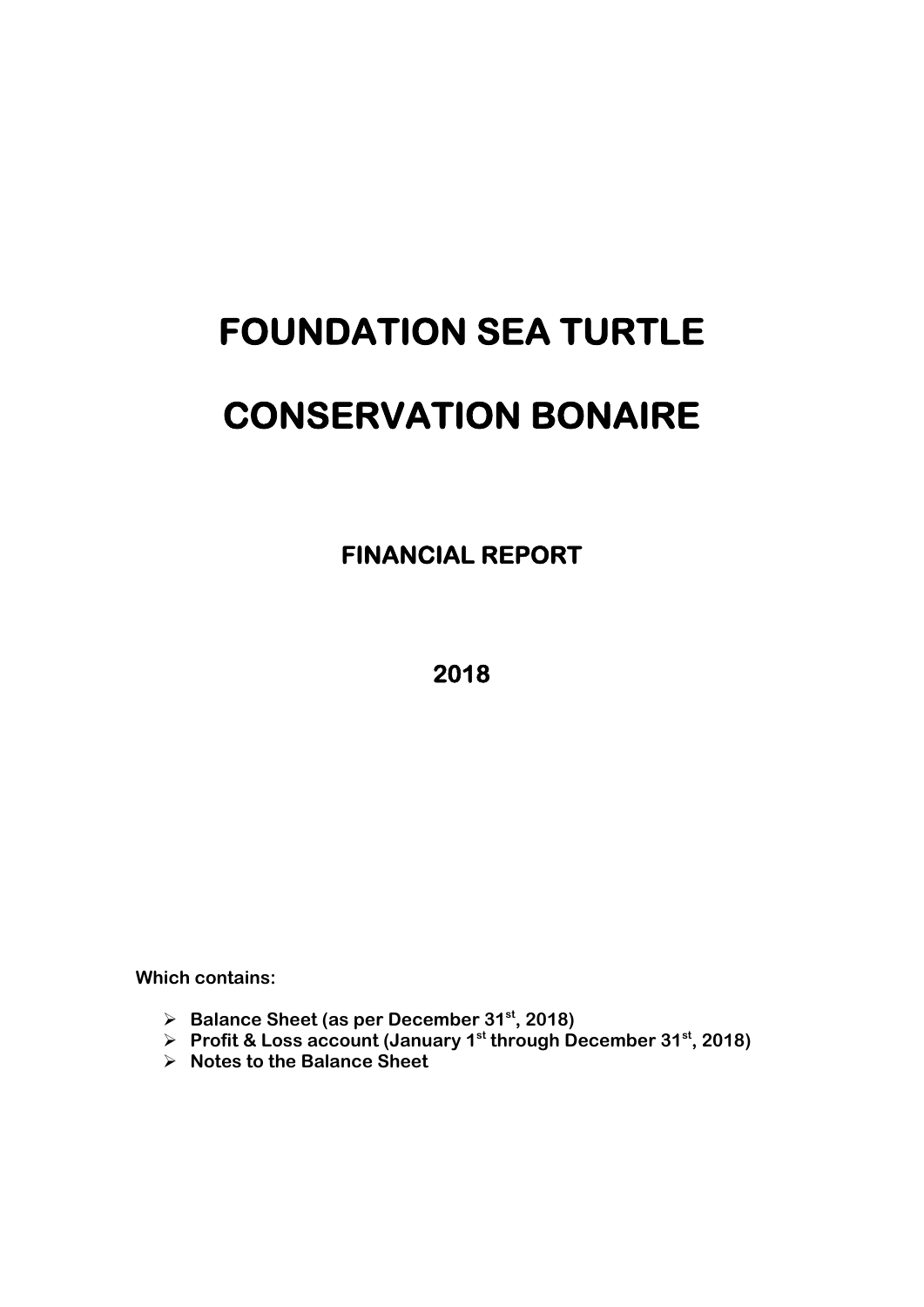# **BALANCE AS PER 31 DECEMBER 2018**

**(ALL AMOUNTS ARE IN USD)**

|                                  | <b>ASSETS</b>              |                          |                           | previous year |  |  |
|----------------------------------|----------------------------|--------------------------|---------------------------|---------------|--|--|
| <b>Fixed Assets</b>              |                            |                          |                           |               |  |  |
| Assets                           | 54.028,81                  |                          | 58.527,99                 |               |  |  |
| <b>Depreciation Assets</b>       | (23.003, 81)               |                          | (27.905, 99)              |               |  |  |
|                                  | .                          |                          |                           |               |  |  |
|                                  |                            | 31.025,00                |                           | 30.622,00     |  |  |
|                                  |                            | ===========              |                           |               |  |  |
| <b>Liquid Assets</b>             |                            |                          |                           |               |  |  |
| <b>Current Account</b>           | 2.940,23                   |                          | 231,82                    |               |  |  |
| <b>STCB Savings account</b>      | 16.113,72                  |                          | 42.248,34                 |               |  |  |
| STCB Savings account - WNF funds | 66.713,04                  |                          | 42.820,03                 |               |  |  |
|                                  | ------------               |                          | ---------                 |               |  |  |
|                                  |                            | 85.766,99                |                           | 85.300,19     |  |  |
|                                  |                            | ===========              |                           |               |  |  |
| <b>Current Assets</b>            |                            |                          |                           |               |  |  |
| Prepaid expenses                 | 5.878,34                   |                          | 1.423,12                  |               |  |  |
| Funds to be received             | 0,00                       |                          | 0,00                      |               |  |  |
| Account receivables              | 4.391,40                   |                          | 0,00                      |               |  |  |
| Guarantees / deposits paid       | 1.001,02                   |                          | 1.001,02                  |               |  |  |
|                                  |                            | 11.270,76                |                           | 2.424,14      |  |  |
|                                  |                            | ===========              |                           |               |  |  |
|                                  |                            |                          |                           |               |  |  |
| <b>Stock</b>                     |                            |                          |                           |               |  |  |
| <b>Stock</b>                     | 18.087,50<br>------------- |                          | 16.604,76<br>------------ |               |  |  |
|                                  |                            | 18.087,50<br>=========== |                           | 16.604,76     |  |  |
|                                  |                            |                          |                           |               |  |  |
| <b>TOTAL ASSETS</b>              |                            | 146.150,25               |                           | 134.951,09    |  |  |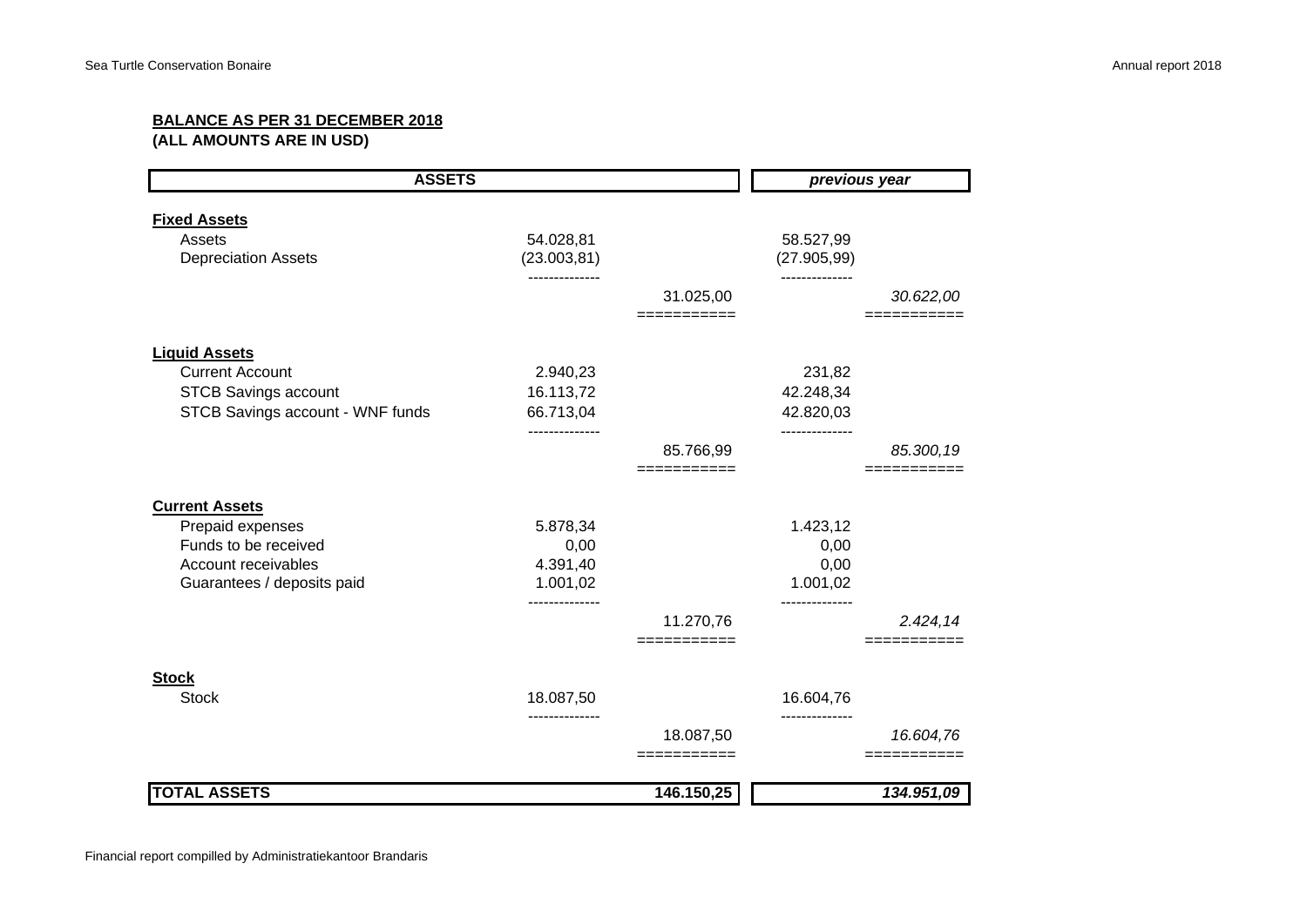| <b>LIABILITIES</b>              |               |            | previous year |            |  |
|---------------------------------|---------------|------------|---------------|------------|--|
| <b>Equity</b>                   |               |            |               |            |  |
| Retained earnings               | 123.223,61    |            | 133.317,83    |            |  |
| Result current year             | 556,46        |            | (10.094, 22)  |            |  |
|                                 |               | 123.780,07 |               | 123.223,61 |  |
|                                 |               | :========= |               |            |  |
| <b>Taxes &amp; Salaries</b>     |               |            |               |            |  |
| ABB                             | 498,00        |            |               |            |  |
| Taxes & social securities       | 7.417,00      |            |               |            |  |
| Salaries to be paid             |               |            |               |            |  |
|                                 |               |            |               |            |  |
|                                 |               | 7.915,00   |               |            |  |
|                                 |               | =========  |               |            |  |
| <b>Current liabilities</b>      |               |            |               |            |  |
| Pre-received Grants / Donations | 11.082,92     |            | 8.922,24      |            |  |
| <b>Accrued Expenses</b>         | 3.372,26      |            | 2.805,24      |            |  |
|                                 | ------------- | 14.455,18  |               | 11.727,48  |  |
|                                 |               | ========   |               |            |  |
|                                 |               |            |               |            |  |
| <b>TOTAL LIABILITIES</b>        |               | 146.150,25 |               | 134.951,09 |  |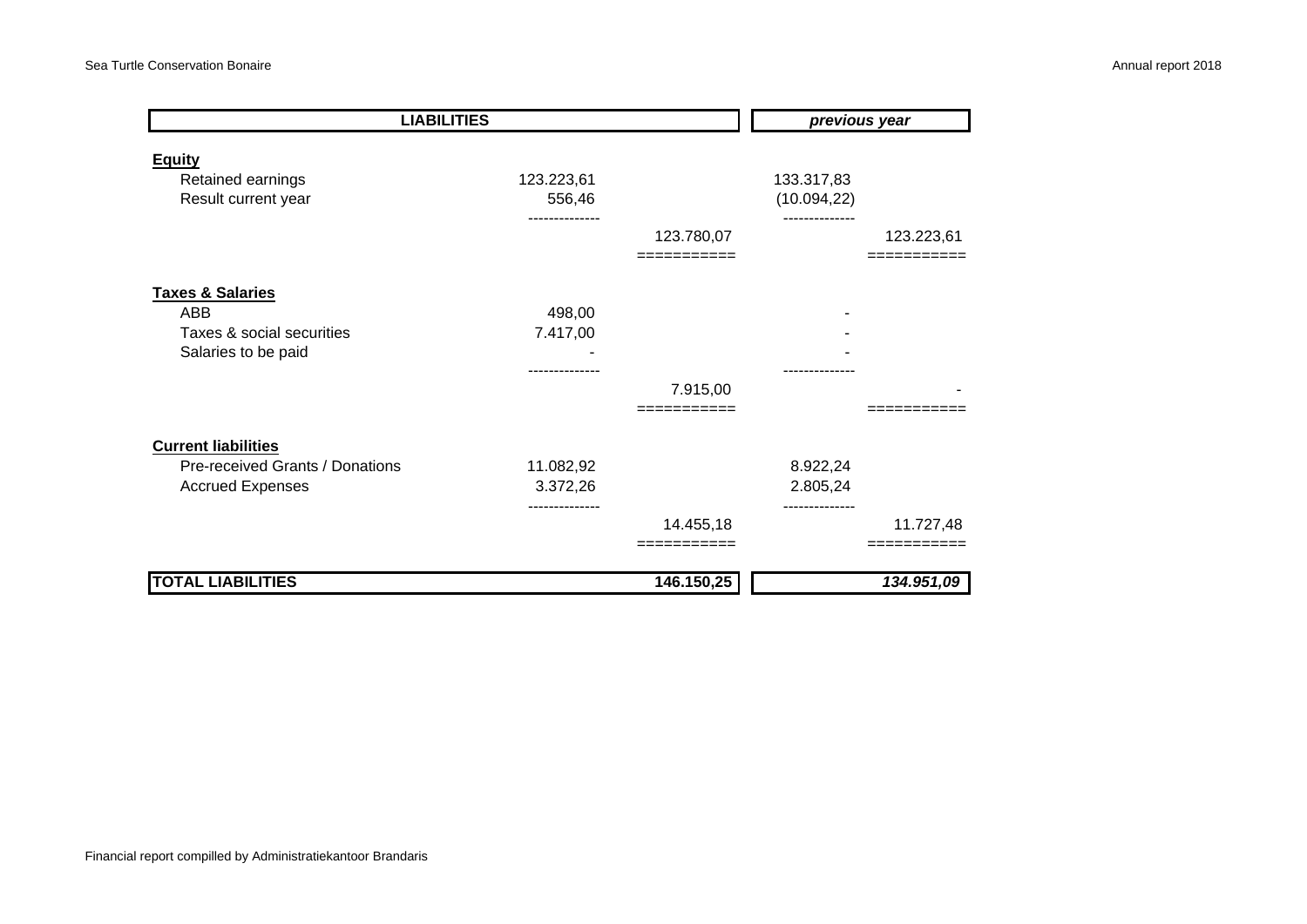# PROFIT- & LOSS ACCOUNT

# FOUNDATION SEA TURTLE CONSERVATION BONAIRE.

#### (January 1st - December 31st, 2018) (all amounts are in USD)

|                                |                                                                                          |                              | 2018       | 2017                          |            |
|--------------------------------|------------------------------------------------------------------------------------------|------------------------------|------------|-------------------------------|------------|
|                                |                                                                                          | Debit                        | Credit     | Debit                         | Credit     |
| <b>Income</b>                  |                                                                                          |                              |            |                               |            |
|                                | Grants                                                                                   |                              | 95.328,14  |                               | 100.465,00 |
|                                | Donations                                                                                |                              | 16.999,50  |                               | 14.235,88  |
|                                | Sale of STCB Mercandise                                                                  |                              |            |                               |            |
|                                |                                                                                          |                              | 41.286,41  |                               | 52.747,30  |
|                                | Other income                                                                             |                              | 3.247,39   |                               | 2.050,95   |
|                                | Taxable income                                                                           |                              | 40.364,24  |                               | 27.417,93  |
|                                | Cost of Goods Sold                                                                       | 11.829,27                    |            | 15.815,48                     |            |
|                                | <b>Total Income</b>                                                                      |                              | 185.396,41 |                               | 181.101,58 |
| <b>Personnel expenses</b>      |                                                                                          |                              |            |                               |            |
|                                | Gross wages / salaries                                                                   | 97.039,20                    |            | 92.172,30                     |            |
|                                | Social securities                                                                        | 17.032,90                    |            | 18.038,08                     |            |
|                                | ZVK - reimbursement AO                                                                   |                              |            | (1.515, 90)                   |            |
|                                | Staff and volunteer expenses                                                             | 5.476,96                     |            | 6.631,23                      |            |
|                                | Training & Collaboration                                                                 |                              |            | 2.881,46                      |            |
|                                | <b>Total personnel expenses</b>                                                          | 119.549,06                   |            | 118.207,17                    |            |
| <b>General Expenses</b>        |                                                                                          |                              |            |                               |            |
|                                | <b>Office Supplies</b>                                                                   | 578,16                       |            | 1.770,02                      |            |
|                                |                                                                                          |                              |            |                               |            |
|                                | Telecommunication                                                                        | 2.919,22                     |            | 3.141,12                      |            |
|                                | <b>Accounting Expenses</b>                                                               | 3.860,27                     |            | 2.820,38                      |            |
|                                | Other professional services                                                              | 2.487,75                     |            | 1.207,33                      |            |
|                                | Dues and subscriptions                                                                   | 131,00                       |            | 742,66                        |            |
|                                | Bank charges                                                                             | 259,71                       |            | 363,51                        |            |
|                                | Travel & lodging                                                                         | 1.231,83                     |            | 1.753,19                      |            |
|                                | <b>Miscellaneous</b>                                                                     | 393,00                       |            | 59,93                         |            |
|                                | Promotion                                                                                | 819,13                       |            | 1.652,25                      |            |
|                                | Argos satellite tracking time & transmitters<br>Field work expenses<br>Special projects: | 2.103,81<br>3.084,40         |            | 5.320,75                      |            |
|                                | Natuurgelden project                                                                     |                              |            | 8.935,74                      |            |
|                                | Adopt a nest                                                                             |                              |            | 101,26                        |            |
|                                | Bon Doet                                                                                 |                              |            | 520,82                        |            |
|                                | Auction                                                                                  |                              |            | 508,21                        |            |
|                                | <b>SBMP</b><br><b>Research Consultation</b>                                              |                              |            | 287,74                        |            |
|                                |                                                                                          | 13.630,00                    |            | 9.760,00                      |            |
|                                | <b>Total General Expenses</b>                                                            | 31.498,28                    |            | 38.944,91                     |            |
| <b>Housing Expenses</b>        |                                                                                          |                              |            |                               |            |
|                                | Rent                                                                                     | 9.000,00                     |            | 9.000,00                      |            |
|                                | <b>Utilities</b>                                                                         | 4.765,24                     |            | 2.463,27                      |            |
|                                | Repair & Maintenance                                                                     | 2.094,03                     |            | 197,17                        |            |
|                                | Security                                                                                 | 710,64                       |            | 799,68                        |            |
|                                | Janitorial                                                                               | 1.053,09                     |            | 1.426,76                      |            |
|                                | <b>Total Housing Expenses</b>                                                            | ---------------<br>17.623,00 |            | ----------------<br>13.886,88 |            |
| <b>Car &amp; Boat Expenses</b> |                                                                                          |                              |            |                               |            |
|                                | Gasoline                                                                                 | 7.562,20                     |            | 5.584,53                      |            |
|                                | Repair & Maintenance                                                                     | 6.074,25                     |            | 8.334,66                      |            |
|                                | License Plate Tax                                                                        | 407,61                       |            | 380,00                        |            |
|                                | Insurance                                                                                | 2.095,59                     |            | 1.026,38                      |            |
|                                | <b>Total Car &amp; Boat Expenses</b>                                                     | 16.139,65                    |            | 15.325,57                     |            |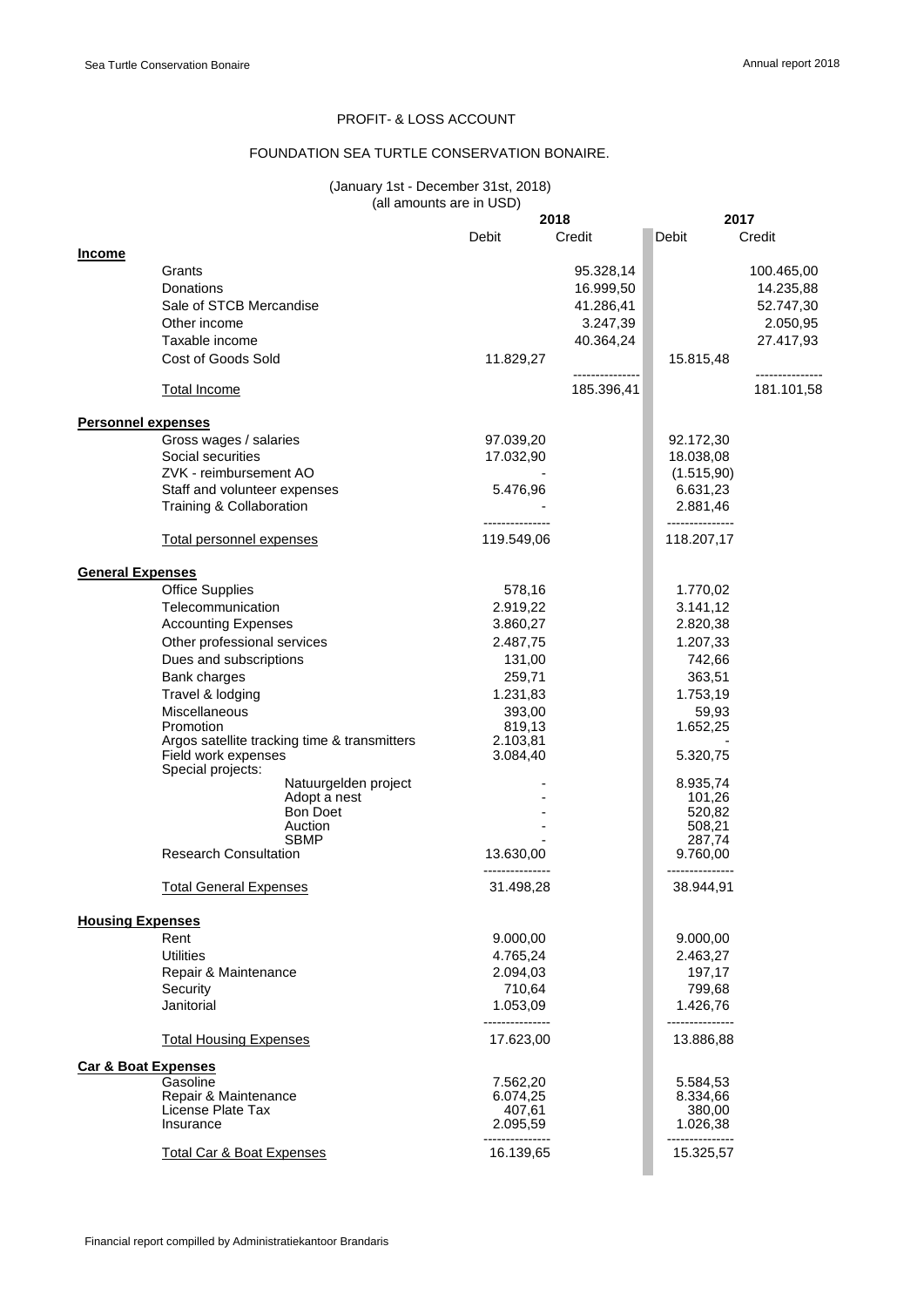# PROFIT- & LOSS ACCOUNT

| <b>Depreciation Expenses</b> |                              |            |            |              |            |
|------------------------------|------------------------------|------------|------------|--------------|------------|
|                              | Depreciation                 | 5.897,00   |            | 4.892,00     |            |
|                              | Result sale of assets        | (5.800,00) |            |              |            |
|                              | <b>Total Depreciation</b>    | 97,00      |            | 4.892,00     |            |
| Other Income / Expense       |                              |            |            |              |            |
|                              | Interest received            |            | 67.04      |              | 60.73      |
|                              |                              |            |            |              |            |
|                              | Total Other Income / Expense | (67, 04)   |            | (60, 73)     |            |
|                              |                              |            |            |              |            |
|                              | Result this year (surplus)   | 556.46     |            | (10.094, 22) |            |
|                              |                              |            |            |              |            |
|                              |                              |            |            |              |            |
|                              |                              | 185.396,41 | 185.396,41 | 181.101.58   | 181.101,58 |
|                              |                              |            |            |              |            |